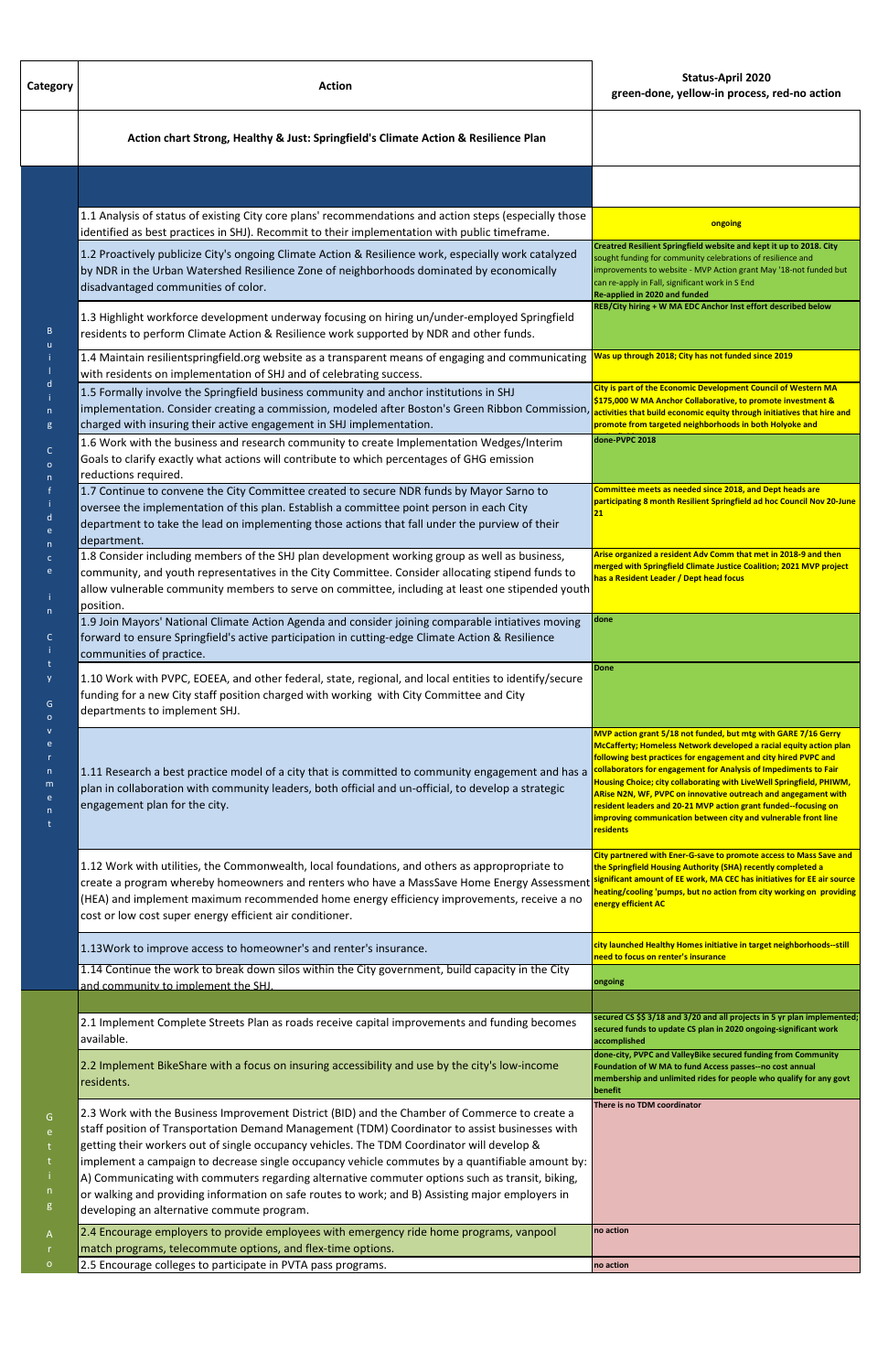| $\mathsf{u}$<br>$\mathsf{n}$<br>$\mathsf{d}$                              | 2.6 Revisit the City's parking requirements (last updated in 2012) to identify techniques to realize the<br>City's "park once and walk" approach in downtown.                                                                                                                                                                                                                                           | The city completed a parking study and allocated half a million of<br>CDBG funds to create the downtown pedestrian wayfinding system<br>that encourages people to park once and walk. ValleyBike also makes<br>it easier to park and still get around downtown and MGM providing no<br>cost parking also encourages park once and walk. The city also secured<br>a TDI fellow and has been re-developing downtown parks including<br>Pynchon Park and the BID has been activating spaces |
|---------------------------------------------------------------------------|---------------------------------------------------------------------------------------------------------------------------------------------------------------------------------------------------------------------------------------------------------------------------------------------------------------------------------------------------------------------------------------------------------|------------------------------------------------------------------------------------------------------------------------------------------------------------------------------------------------------------------------------------------------------------------------------------------------------------------------------------------------------------------------------------------------------------------------------------------------------------------------------------------|
|                                                                           | 2.7 Encourage MGM's planned work to bring back electric trolley service in downtown from Union<br>Station to STCC, the casino, Hall of Fame, and Riverfront Park.                                                                                                                                                                                                                                       | done                                                                                                                                                                                                                                                                                                                                                                                                                                                                                     |
|                                                                           | 2.8 PVTA should work to address riders concerns about grocery bag limits, lack of benches at stops<br>etc                                                                                                                                                                                                                                                                                               | PVTA secured funding for benches & State budget cuts have required<br>focus on retaining funding                                                                                                                                                                                                                                                                                                                                                                                         |
| E.<br>$E - f$<br>n i<br>$e$ $c$<br>$r - i$<br>g e<br>y n<br>$\mathsf C$   |                                                                                                                                                                                                                                                                                                                                                                                                         |                                                                                                                                                                                                                                                                                                                                                                                                                                                                                          |
|                                                                           | 3.1 Form intentional partnerships among and between 5 groups: landlords, housing court, receivers,<br>businesses, and the Springfield Housing Authority, and support neighborhoods in marketing Mass<br>Save.                                                                                                                                                                                           | Ener-G-Save has been meeting with landlords to promote Mass Save<br>and encourage them to encourage renters                                                                                                                                                                                                                                                                                                                                                                              |
|                                                                           | 3.2 Help homeowners and rental property owners to participate fully in all eligible Mass Save<br>programs through a potential ordinance or incentive such as decreasing property taxes for<br>participants; implementing national best practices for energy efficiency in rental properties; low or<br>no cost AC and property insurance; and possible expansion of planned "Healthy Homes" initiative. | ongoing Ener-G-save and Kresge funded group looking into CCA 2.0<br>process; city participating with PVPC in AARC initiative to address lack<br>of use of Mass Save of low income and people living in affordable<br>housing; SHA EE work                                                                                                                                                                                                                                                |
|                                                                           | 3.3 Create an annual energy performance tracking and reporting system for commercial and multi-<br>family properties.                                                                                                                                                                                                                                                                                   | no action                                                                                                                                                                                                                                                                                                                                                                                                                                                                                |
|                                                                           |                                                                                                                                                                                                                                                                                                                                                                                                         |                                                                                                                                                                                                                                                                                                                                                                                                                                                                                          |
| G<br>e<br>e<br>n<br>$\mathsf{n}$<br>g<br>t<br>$\mathsf{h}$<br>e<br>G<br>d | 4.1 Identify a solar expert point person in the City to field questions, provide technical assistance and<br>guidance to residents and other property owners.                                                                                                                                                                                                                                           | In 2016-2019 city had a Sustainability committee that included solar<br>expert Mike Koczmiercsky and city participated in Solarize, but city<br>disbanded citizen Sust Comm and created a city council Sust<br>committee; city also hired a Sustainability Coordinator/Facilities<br>Engineer, but does not have a designated solar expert for residents                                                                                                                                 |
|                                                                           | 4.2 Pass a resolution by the Mayor and City Council stating support for solar goals and strategies.                                                                                                                                                                                                                                                                                                     | no action                                                                                                                                                                                                                                                                                                                                                                                                                                                                                |
|                                                                           | 4.3 Launch an educational campaign sponsored by a resident-led group to explain solar options and<br>financing.                                                                                                                                                                                                                                                                                         | City participated in Solarize--mostly led by resident volunteers                                                                                                                                                                                                                                                                                                                                                                                                                         |
|                                                                           | 4.4 Create/publicize existing incentives to encourage residential and commercial adoption of solar<br>installations.                                                                                                                                                                                                                                                                                    | Solarize included outreach on incentives                                                                                                                                                                                                                                                                                                                                                                                                                                                 |
|                                                                           | 4.5 Host a community solar development program and support the development of a local socially<br>equitable tax equity fund to achieve the goals for community solar.                                                                                                                                                                                                                                   | Co-op Power has such an initiative and has promoted it in Springfield                                                                                                                                                                                                                                                                                                                                                                                                                    |
|                                                                           | 4.6 Support community shared solar projects with 50% low-to-moderate income buy-in per project.                                                                                                                                                                                                                                                                                                         | Co-op Power has initiatives available to Springfield residents, nit<br>promoted by the city at this time                                                                                                                                                                                                                                                                                                                                                                                 |
|                                                                           | 4.7 Research the feasibility of adopting an ordinance requiring all new and major renovations to<br>include solar or able to accommodate solar.                                                                                                                                                                                                                                                         | no action                                                                                                                                                                                                                                                                                                                                                                                                                                                                                |
|                                                                           | 4.8 Send experts and City staff/residents to participate in statewide discussions on behalf of resident<br>and local business needs with respect to solar and other renewable energy sources.                                                                                                                                                                                                           | no action                                                                                                                                                                                                                                                                                                                                                                                                                                                                                |
|                                                                           | 4.9 Host a group purchasing program for solar, eg Solarize Mass.                                                                                                                                                                                                                                                                                                                                        | applied for and secured Solarize TA and support and ran the program                                                                                                                                                                                                                                                                                                                                                                                                                      |
|                                                                           | 4.10 Facilitate a working group of "solar champions" with neighborhood council/civic associations<br>involvement to promote solar to residents.                                                                                                                                                                                                                                                         | PVPC assisted the city to apply for Solarize and volunteers led the<br>program                                                                                                                                                                                                                                                                                                                                                                                                           |
|                                                                           | 4.11 Create a Springfield micro-grid work group to advance this initiative. Members will agree to<br>implement the detailed action plan on p. 50 of SHJ                                                                                                                                                                                                                                                 | A work group met briefly in 2018 and again in 2019, with TA from<br>Umass CEE, and PVPC assisted city with successful MVP Action grant in<br>2020-21 to advance micro-grid for downtown                                                                                                                                                                                                                                                                                                  |
| $G \mid$<br>$r \, n$<br>$e$ f<br>e r<br>n a                               |                                                                                                                                                                                                                                                                                                                                                                                                         | secured EOEEA Land Use Planning Program (LUPP) funds and is                                                                                                                                                                                                                                                                                                                                                                                                                              |
|                                                                           | 5.1 Develop a Springfield-specific GI design policy and manual, as specified on pg 52 of SHJ                                                                                                                                                                                                                                                                                                            | complete                                                                                                                                                                                                                                                                                                                                                                                                                                                                                 |
|                                                                           | 5.2 Highlight projects already in the city and track public and private installations                                                                                                                                                                                                                                                                                                                   | city has prepared a number of case studies and reports of GI but does<br>not have a comprehensive inventory                                                                                                                                                                                                                                                                                                                                                                              |
|                                                                           |                                                                                                                                                                                                                                                                                                                                                                                                         |                                                                                                                                                                                                                                                                                                                                                                                                                                                                                          |

| 6.1 Identify and secure sustainable funding sources for annual tree planting                                                                                 |                                                                                                                          |
|--------------------------------------------------------------------------------------------------------------------------------------------------------------|--------------------------------------------------------------------------------------------------------------------------|
|                                                                                                                                                              | secured Green Gateway City \$\$ 3 yr robust plan                                                                         |
| 6.2 Identify and secure sustainable funding sources for tree care and maintenance of public trees                                                            | applied for Tree Survey in MVP Action grant 5/18-not funded<br>re-applied and secured funding for a city Tree Nursery!   |
| 6.3 Focus planting efforts in neighorhoods with the greatest risk of UHI and the lowest tree canopy<br>cover.                                                |                                                                                                                          |
|                                                                                                                                                              | city and ReGreen have maintained this focus                                                                              |
| 6.4 By 2022, plant 5,600 trees on public property and by 2060 achieve 100% stocking levels and have<br>planted an additional 55,000 trees on public property | secured Green Gateway City \$\$ 3 yr robust plan and supplemented by<br>MVP Action grant--need to check with Alex on #'s |
| 6.5 By 2022, plant 300 trees per neighborhood on private property for a total of 5,400 trees across<br>Springfield's 18 neighborhoods.                       | secured Green Gateway City \$\$ 3 yr robust plan and supplemented by<br>MVP Action grant--need to check with Alex on #'s |
| 6.6 Secure funding and develop an incentive program for planting trees on private properties                                                                 | City collaborated with ReGreen to sceure an MVP Action grant and<br>other funds to launch this program                   |

U

b a n

F o

e s t